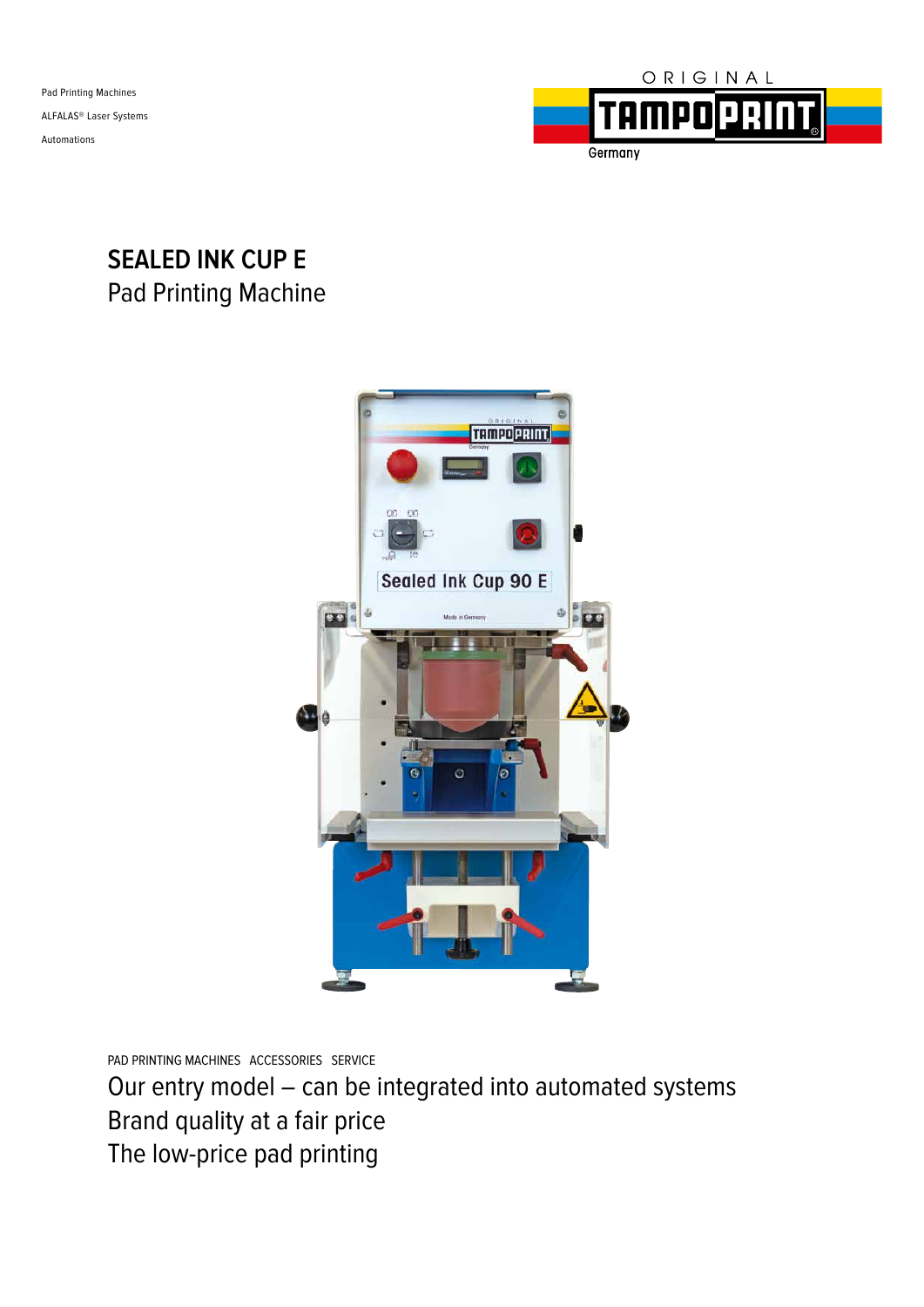### Standard Pad Printing Machines

# **SEALED INK CUP E Series**

With the **SEALED INK CUP E** series you will receive a modern and technologically high-quality electropneumatic pad printing machine.

The ideal starter model for stand-alone use.

The **SEALED INK CUP E** can be connected to transfer systems or components of your automated system.

Thanks to a 37-pole automation interface (standard equipment), it is now prepared for the design enhancement with optional features. Its control is easy to operate.

The **SEALED INK CUP E** series shows an internationally convincing price-performance ratio "Made in Germany".







### **SEALED INK CUP 60 E SEALED INK CUP 90 E SEALED INK CUP 130 E**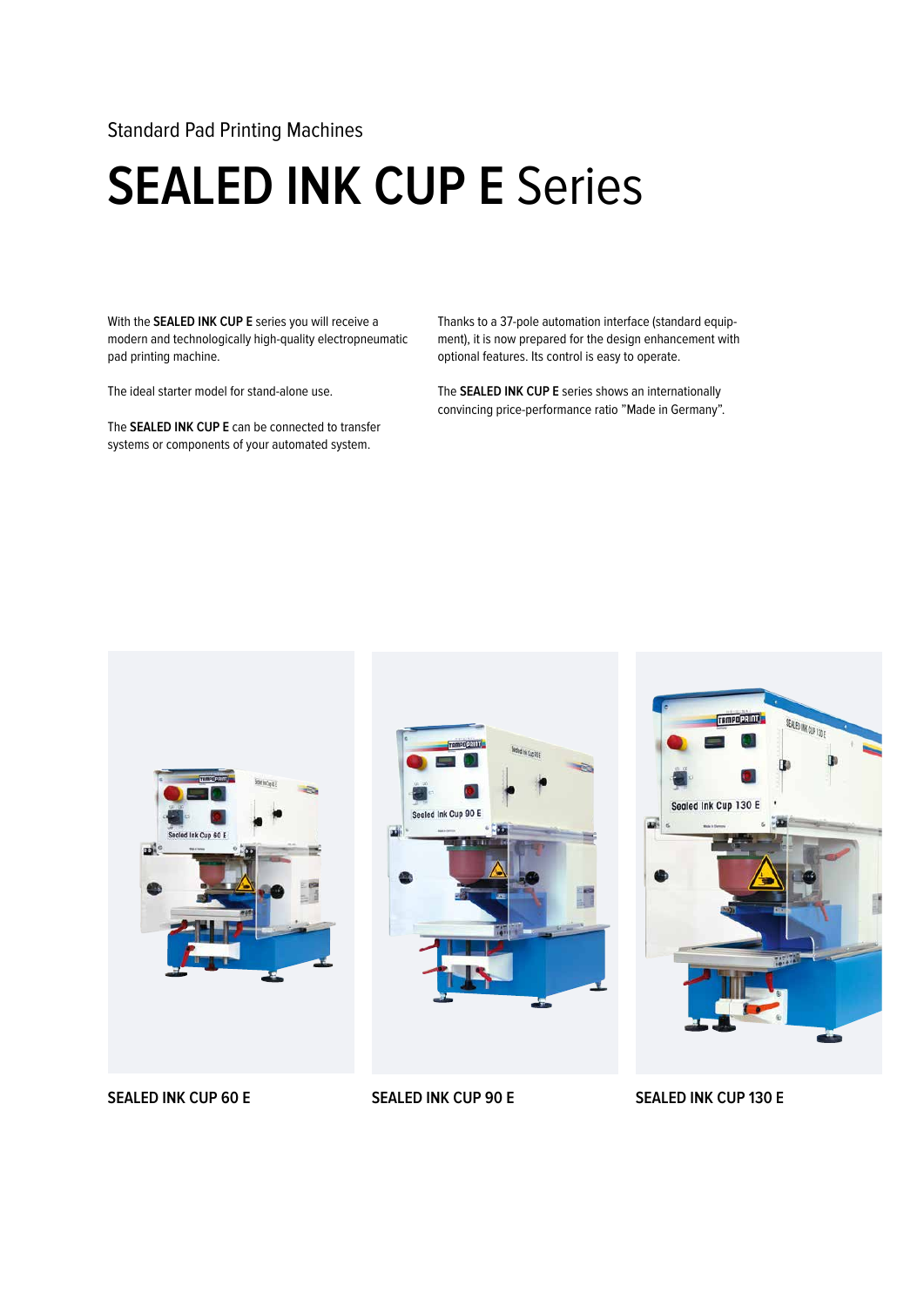SEALED INK CUP E Series

# **Focus on durability**



**With pad printing,** the level of recognition rises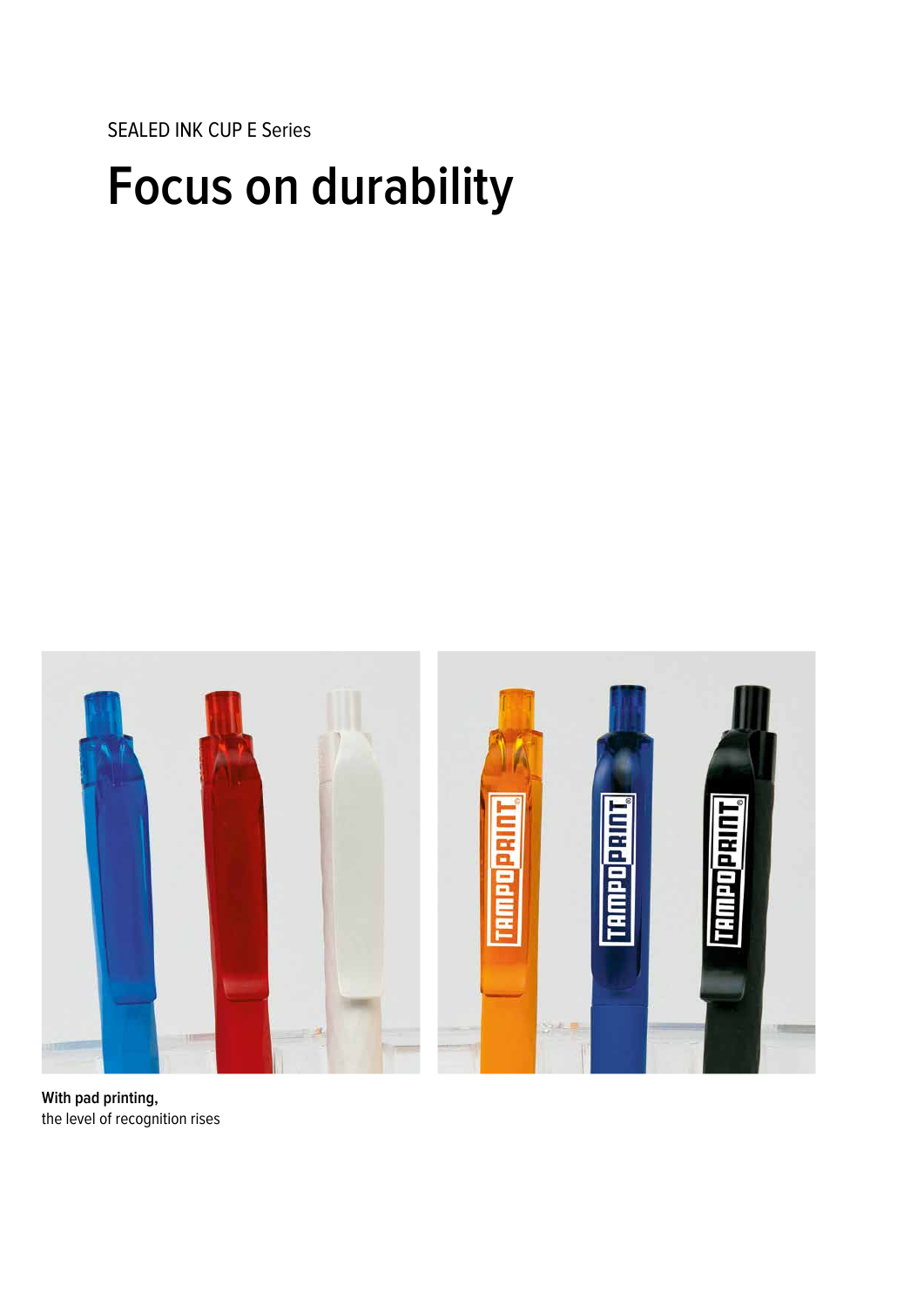## Technology

# **SEALED INK CUP E Series**

| <b>SEALED INK CUP E</b>                          |                  | <b>SEALED INK CUP 60 E</b>       | SEALED INK CUP 90 E    | <b>SEALED INK CUP 130 E</b>        |
|--------------------------------------------------|------------------|----------------------------------|------------------------|------------------------------------|
| Floor standing<br>Integrated model <sup>1)</sup> | Item No.         | 010362<br>01 03 65 <sup>1)</sup> | 01 03 63<br>01 03 661) | 01 03 64<br>01 03 67 <sup>1)</sup> |
| Ink residue pick-up system                       |                  | optional                         | optional               | optional                           |
| Single cycle                                     |                  | yes                              | yes                    | yes                                |
| Multiple printing double/triple                  |                  | yes                              | yes                    | yes                                |
| Continuous run                                   |                  | yes                              | yes                    | yes                                |
| Piece counter                                    |                  | yes                              | yes                    | yes                                |
| Variable speed control                           |                  | yes                              | yes                    | yes                                |
| Cycles/hour                                      | max.             | 1500                             | 1400                   | 1250                               |
| Ink cup/doctoring cup                            | 0 mm             | 60                               | 90                     | 130                                |
| Variable doctoring contact pressure              |                  | no                               | no                     | no                                 |
| Cliché size                                      | mm               | 70 x 140                         | 100 x 215              | 150 x 300                          |
| Print image size max.                            | $\varnothing$ mm | 55                               | 85                     | 125                                |
| Variable pad stroke onto workpiece               | mm               | $15 - 80$                        | $30 - 100$             | $25 - 120$                         |
| Variable pad stroke onto cliché                  | mm               | $15 - 50$                        | $30 - 50$              | $25 - 80$                          |
| Pad installation height max.                     | mm               | 60                               | 95                     | 115                                |
| Force of pressure                                | Ν                | 450                              | 750                    | 1.800                              |
| <b>Drive</b>                                     |                  | electropneumatic                 | electropneumatic       | electropneumatic                   |
| Connected load                                   | kW               | 0,2                              | 0,2                    | 0,2                                |
| Power supply                                     | V/phase          | 230V/1/N/PE                      | 230V/1/N/PE            | 230V/1/N/PE                        |
| Interface                                        |                  | D-SUB 37-pole                    | D-SUB 37-pole          | D-SUB 37-pole                      |
| Power frequency                                  | Hz               | $50 - 60$                        | $50 - 60$              | $50 - 60$                          |
| Control                                          |                  | <b>PLC</b>                       | PLC                    | PLC                                |
| Control voltage                                  | V/DC             | 24                               | 24                     | 24                                 |
| Prefuse                                          | А                | 16                               | 16                     | 16                                 |
| Pneumatic supply fine filter 40 µm               | bar              | 6                                | 6                      | 6                                  |
| Air consumption/cycle                            | <b>NL</b>        | $\overline{c}$                   | 2,7                    | 6                                  |
| Width                                            | mm               | 342                              | 372/3001)              | 436/350 <sup>1</sup>               |
| Depth                                            | mm               | 665                              | 810                    | 1.042                              |
| Height                                           | mm               | 480/390 <sup>1)</sup>            | 640/5101)              | 794/650 <sup>1)</sup>              |
| Weight                                           | approx. kg       | $42/38^{11}$                     | 76/681)                | 134/1201                           |

1) Integrated model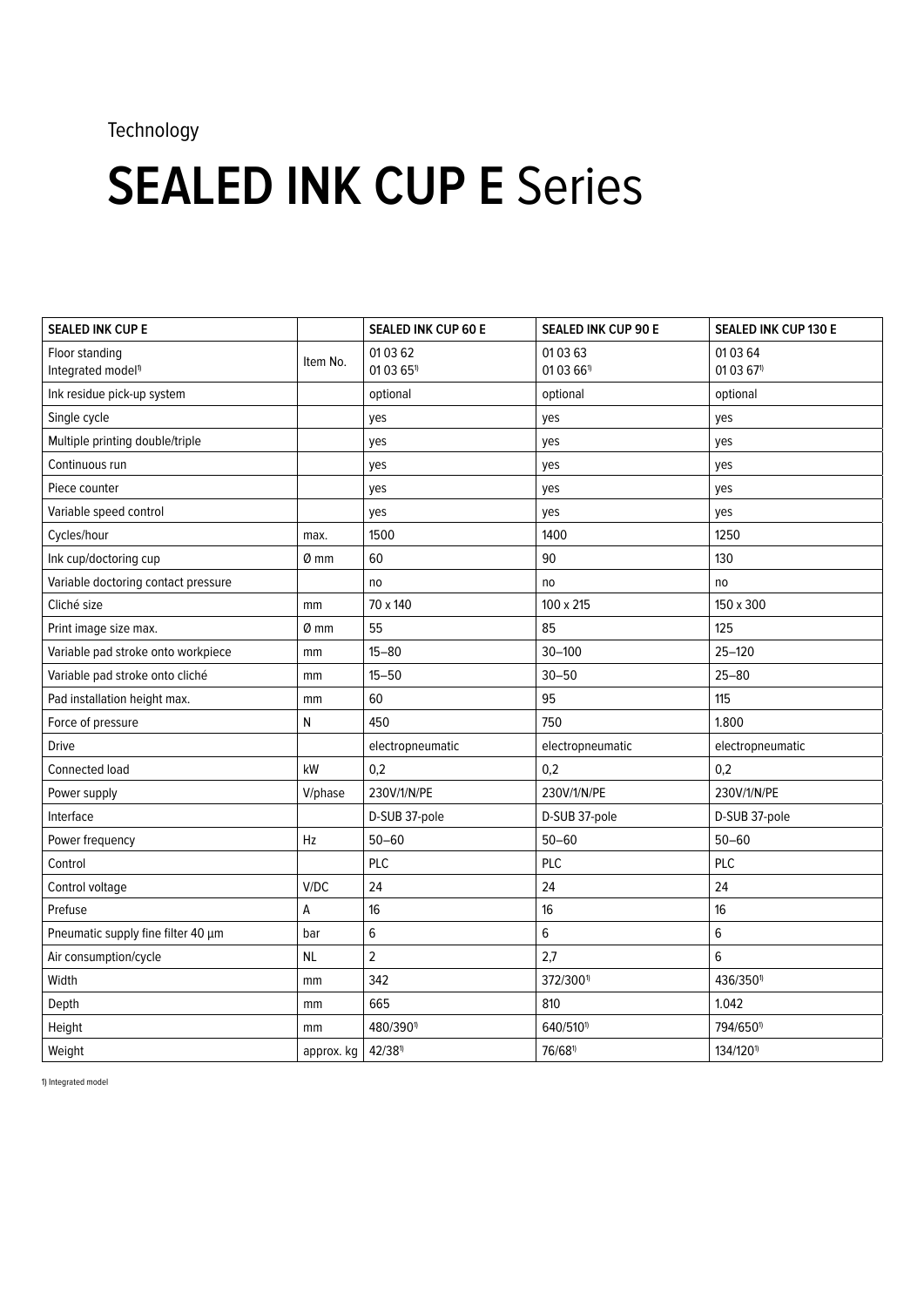Standard Pad Printing Machines

# **SEALED INK CUP E** Series

### **SEALED INK CUP 90 E**  with ink residue pick-up system (option)

### **SEALED INK CUP 130 E** with machine base frame

(option)





**SEALED INK CUP 90 E integrated in** MODULE ONE XXS (with light curtain, angle table, cross slide)



## **Scope of supplies**

Toolkit Paper cups Brush Spray bottle Assembly table Gripping tongs Ink/doctoring cup Thrust collar Pad coupling Printing pad Documentation

### **Accessories & Options**

Machine Base Frame x/y Cross support Jigs Multicolor thrust collars Ink residue pick-up system left Rotary index tables T2 / T4 / 150 T2 / 150 T4 Foot switch Magnetic holding plate, magnetic cliché Various ink/doctoring cup models Can be integrated into MODULE ONE series